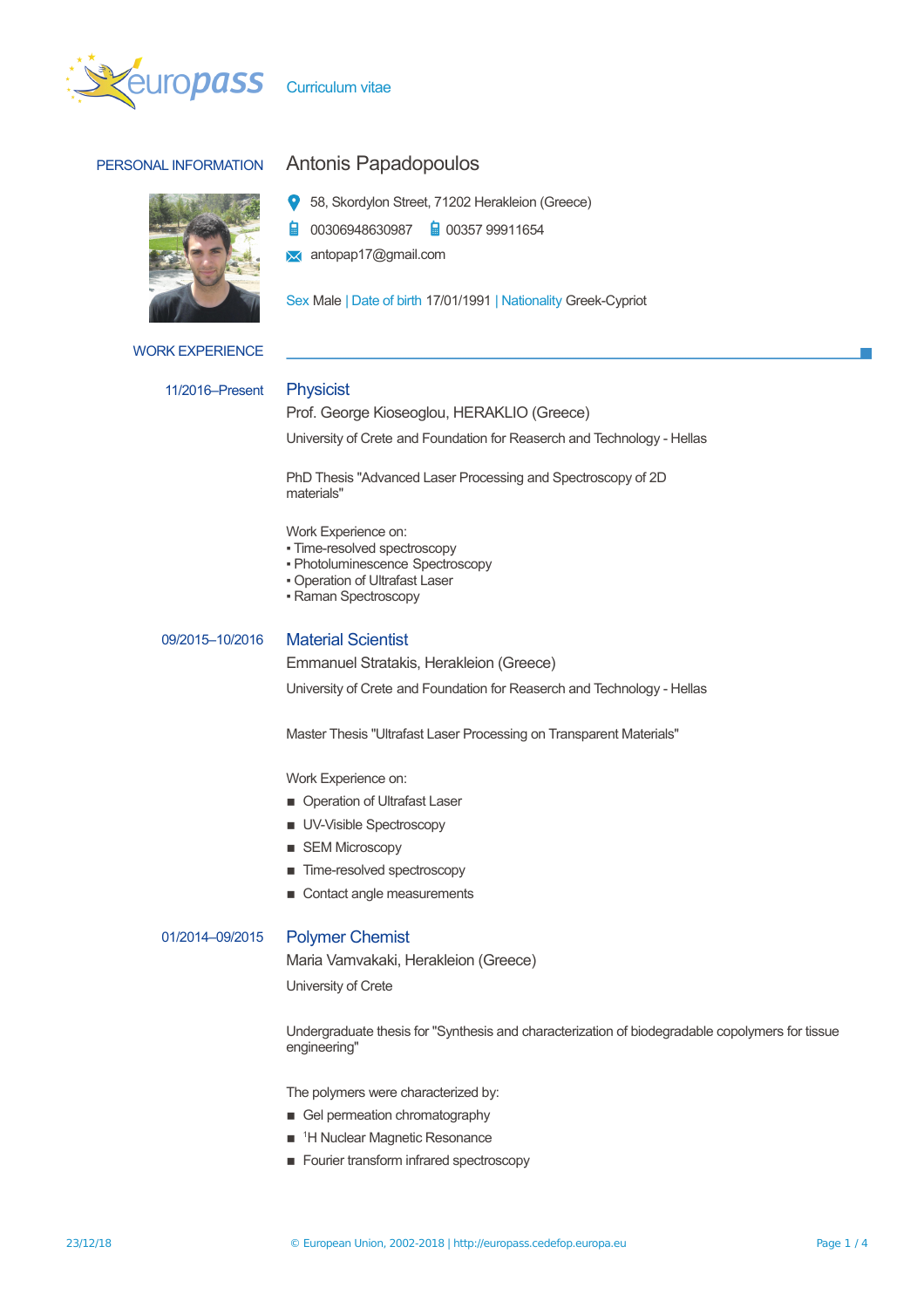

|  |  |  | Differential scanning calorimetry |  |
|--|--|--|-----------------------------------|--|
|--|--|--|-----------------------------------|--|

**n** Thermal gravimetric analysis

| 01/10/2013-31/12/2013         | Biotechnology for cell culture<br>LAAS-CNRS, Toulouse (France)<br>Practice internship for developing new materials for cell culture<br>Cell compatibility studies using NRK cells on:<br>■ 3D hydro-gels of agarose. Encapsulation of cell in agarose droplets using microfluidic system.<br>2D scaffolds of chitosan base materials |
|-------------------------------|--------------------------------------------------------------------------------------------------------------------------------------------------------------------------------------------------------------------------------------------------------------------------------------------------------------------------------------|
| 15/06/2013-15/08/2013         | <b>Chemist</b><br>Maria Vamvakaki, Herakleion (Greece)<br>Foundation for Reaserch and Technology - Hellas                                                                                                                                                                                                                            |
| 06/2007-08/2007               | Position: Training Student for "Developing Biodegradable Polymers for Tissue Regeneration" Project<br>Fasouri Water Park, Limassol (Cyprus)<br>Position: employee in restaurant                                                                                                                                                      |
| <b>EDUCATION AND TRAINING</b> |                                                                                                                                                                                                                                                                                                                                      |
| 22/11/2016-Present            | PhD Student at the Department of Materials Science and<br><b>Technology</b><br>University of Crete, Heraklion (Greece)<br>Advance Laser Processing and Spectroscopy of 2D Materials                                                                                                                                                  |
| 25/06/2017-29/06/2017         | European Conference on Lasers and Electro Optics<br>Messe Munchen, Munich (Germany)<br>Oral Speech<br>"Ultrafast Laser Fabrication of Biomimetic Micro and Nano Structured Surfaces With Circular and<br><b>Vectorial Polarization States"</b>                                                                                       |
| 25/10/2016-27/10/2016         | 2nd Israel - Greece Join Meeting on Nanotechnology and<br><b>Bionanoscience</b><br>Foundation for Research and Technology - Hellas, Herakleion (Greece)<br>Poster presentation for "Ultrafast Laser Fabrication of Biomimetic Micro and Nano structured<br>Surfaces"<br><b>Best Poster Award</b>                                     |
| 10/2014-11/2016               | <b>Masters in Material Science and Technology</b><br>UNIVERSITY OF CRETE, Herakleion (Greece)                                                                                                                                                                                                                                        |
| 21/09/2014-24/09/2014         | 30th Panhellenic Conference on Solid-State Physics and Materials<br><b>Science</b><br>University of Crete, the Institute for Electronic Structure and Laser of FORTH and the                                                                                                                                                         |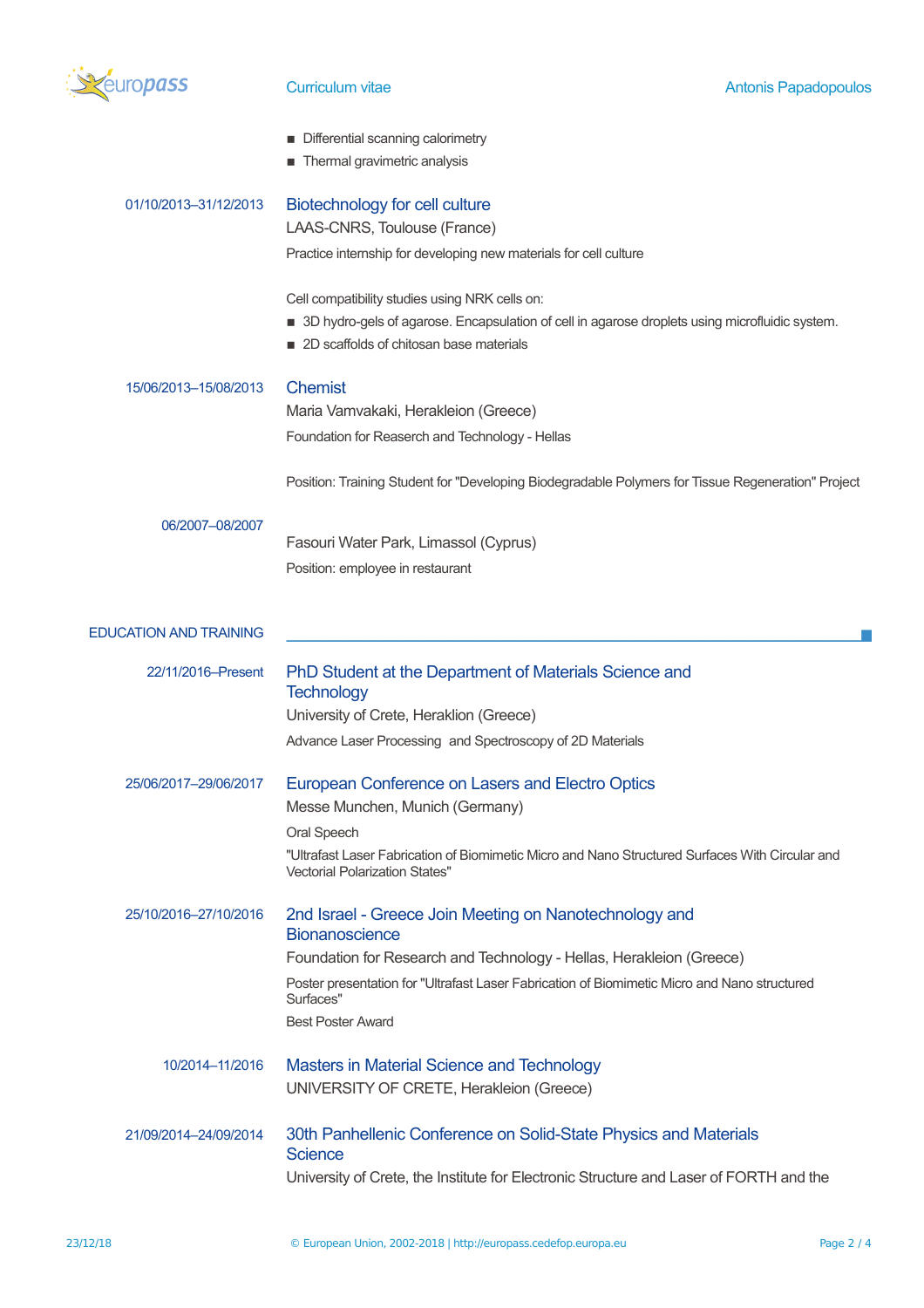

Technological Educational Institute of Crete, Herakleion (Greece)

Poster Presentation for "Synthesis and Characterization of Biodegradable Copolymers For Tissue Engineering"

### 09/2010–07/2014 Bachelors in Materials Science and Technology VERY GOOD 7,96

SEVEN AND NINETY SIX **HANDREDTHS** 

UNIVERSITY OF CRETE - PUBLIC UNIVERSITY, Herakleion (Greece)

### 2008–2010

Military Servise (Cyprus)

### 2005–2008

High School of General Education at Cyprus Certificate of Graduation(Apolytirion in Greek): 18/20, Limassol (Cyprus)

### PERSONAL SKILLS

Mother tongue(s) Greek

| Foreign language(s)                                                                                                                                                                                                                                                                                                                                                                                                                    | <b>UNDERSTANDING</b>                                                                                                                                                                                                                                              |                | <b>SPEAKING</b>    |                   | <b>WRITING</b> |  |  |  |
|----------------------------------------------------------------------------------------------------------------------------------------------------------------------------------------------------------------------------------------------------------------------------------------------------------------------------------------------------------------------------------------------------------------------------------------|-------------------------------------------------------------------------------------------------------------------------------------------------------------------------------------------------------------------------------------------------------------------|----------------|--------------------|-------------------|----------------|--|--|--|
|                                                                                                                                                                                                                                                                                                                                                                                                                                        | Listening                                                                                                                                                                                                                                                         | Reading        | Spoken interaction | Spoken production |                |  |  |  |
| English                                                                                                                                                                                                                                                                                                                                                                                                                                | C <sub>1</sub>                                                                                                                                                                                                                                                    | C <sub>1</sub> | C <sub>1</sub>     | C <sub>1</sub>    | C <sub>1</sub> |  |  |  |
|                                                                                                                                                                                                                                                                                                                                                                                                                                        | Proficiency Level                                                                                                                                                                                                                                                 |                |                    |                   |                |  |  |  |
|                                                                                                                                                                                                                                                                                                                                                                                                                                        | Levels: A1 and A2: Basic user - B1 and B2: Independent user - C1 and C2: Proficient user<br>Common European Framework of Reference for Languages                                                                                                                  |                |                    |                   |                |  |  |  |
| <b>Digital skills</b>                                                                                                                                                                                                                                                                                                                                                                                                                  | Good command of Microsoft Office (Windows)                                                                                                                                                                                                                        |                |                    |                   |                |  |  |  |
|                                                                                                                                                                                                                                                                                                                                                                                                                                        | Good command of Open Office (Linux)                                                                                                                                                                                                                               |                |                    |                   |                |  |  |  |
|                                                                                                                                                                                                                                                                                                                                                                                                                                        | Basic knowledge of Fortran 95                                                                                                                                                                                                                                     |                |                    |                   |                |  |  |  |
|                                                                                                                                                                                                                                                                                                                                                                                                                                        | Basic knowledge of AUTOCAD                                                                                                                                                                                                                                        |                |                    |                   |                |  |  |  |
|                                                                                                                                                                                                                                                                                                                                                                                                                                        | Basic knowledge of MATLAB                                                                                                                                                                                                                                         |                |                    |                   |                |  |  |  |
|                                                                                                                                                                                                                                                                                                                                                                                                                                        | Basic knowledge of LabVIEW                                                                                                                                                                                                                                        |                |                    |                   |                |  |  |  |
|                                                                                                                                                                                                                                                                                                                                                                                                                                        | Basic knowledge of Java                                                                                                                                                                                                                                           |                |                    |                   |                |  |  |  |
|                                                                                                                                                                                                                                                                                                                                                                                                                                        | Basic knowledge of Javascript                                                                                                                                                                                                                                     |                |                    |                   |                |  |  |  |
|                                                                                                                                                                                                                                                                                                                                                                                                                                        | Basic knowledge of HTML5                                                                                                                                                                                                                                          |                |                    |                   |                |  |  |  |
| <b>Driving licence</b>                                                                                                                                                                                                                                                                                                                                                                                                                 | AM, A1, B1, B                                                                                                                                                                                                                                                     |                |                    |                   |                |  |  |  |
| <b>ADDITIONAL INFORMATION</b>                                                                                                                                                                                                                                                                                                                                                                                                          |                                                                                                                                                                                                                                                                   |                |                    |                   |                |  |  |  |
| <b>Publications</b>                                                                                                                                                                                                                                                                                                                                                                                                                    | 1) Tsibidis, G. D.; Skoulas, E.; Papadopoulos, A.; Stratakis, E., Convection roll-driven generation of<br>supra-wavelength periodic surface structures on dielectrics upon irradiation with femtosecond pulsed<br>lasers. Physical Review B 2016, 94 (8), 081305. |                |                    |                   |                |  |  |  |
| 2) A Papadopoulos; E Skoulas; GD Tsibidis; E Stratakis, Formation of periodic surface structures on<br>dielectrics after irradiation with laser beams of spatially variant polarisation: a comparative<br>study, Applied Physics A 124 (2), 146<br>3) I. Konidakis; E. Skoulas; A. Papadopoulos; E. Serpetzoglou; E. Stratakis, Erasable and rewritable<br>laser-induced gratings on silver phosphate glass, Applied Physics A 124(12) |                                                                                                                                                                                                                                                                   |                |                    |                   |                |  |  |  |